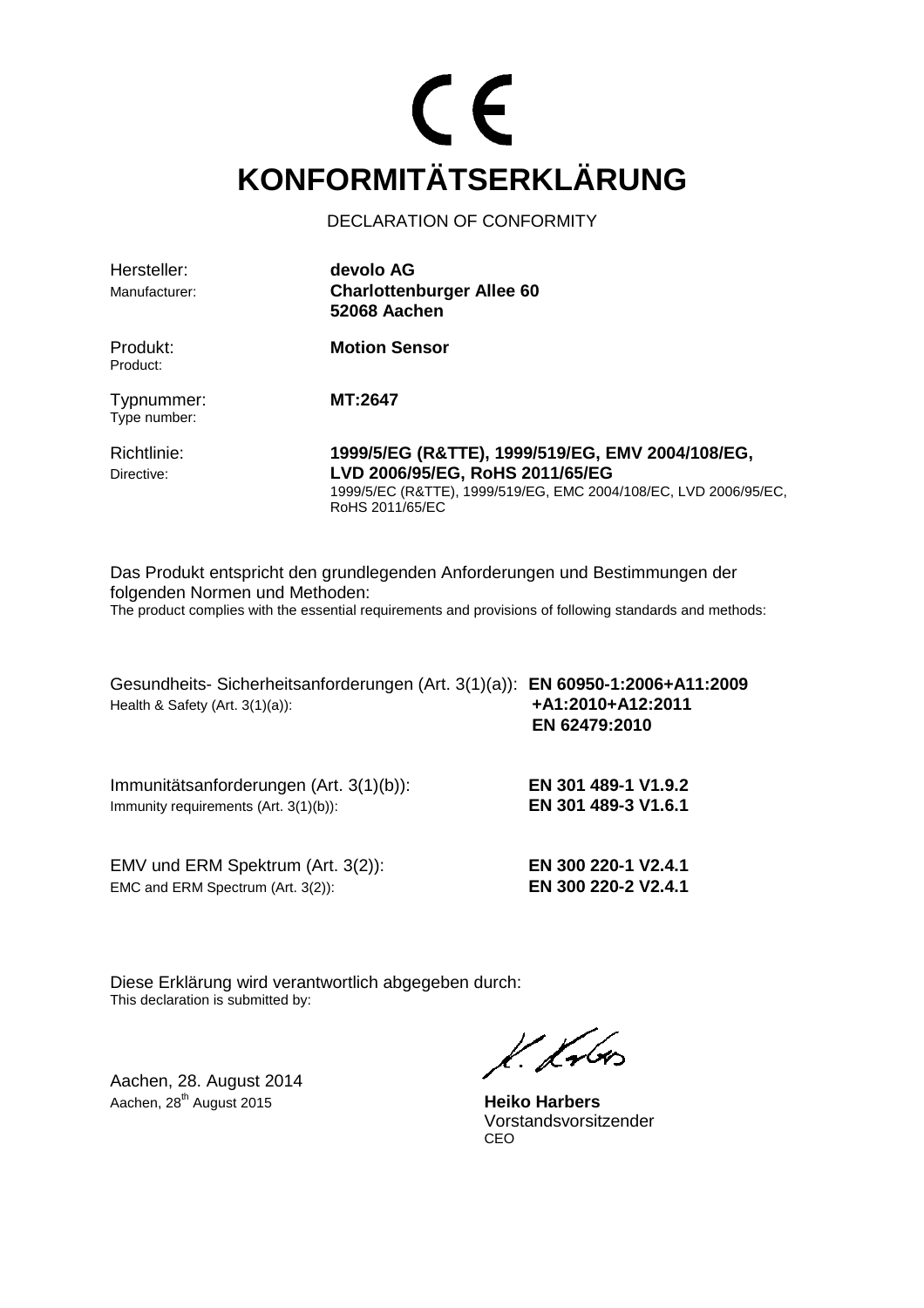#### **DECLARATION OF CONFORMITY**

KONFORMITÄTSERKLÄRUNG

| Manufacturer:<br>Hersteller: | devolo AG<br><b>Charlottenburger Allee 60</b><br>D-52068 Aachen                                                                                         |
|------------------------------|---------------------------------------------------------------------------------------------------------------------------------------------------------|
| Product:<br>Produkt:         | <b>Motion Sensor</b>                                                                                                                                    |
| Type number:<br>Typnummer:   | MT:2647                                                                                                                                                 |
| Directive:<br>Richtlinie:    | 1999/5/EC (R&TTE), 1999/519/EC, EMC 2004/108/EC,<br>LVD 2006/95/EC, RoHS 2011/65/EC<br>1999/5/EG (R&TTE), 1999/519/EG, EMC 2004/108/EC, LVD 2006/95/EG, |

The product complies with the essential requirements and provisions of following standards and methods:

Das Produkt entspricht den grundlegenden Anforderungen und Bestimmungen der folgenden Normen und Methoden:

RoHS 2002/95/EG

Health & Safety (Art. 3(1)(a)): **EN 60950-1:2006+A11:2009**  Gesundheits- Sicherheitsanforderungen (Art. 3(1)(a)): **+A1:2010+A12:2011** 

 **EN 62479:2010** 

Immunity requirements (Art. 3(1)(b)): **EN 301 489-1 V1.9.2**  Immunitätsanforderungen (Art. 3(1)(b)): **EN 301 489-3 V1.6.1**

EMC and ERM Spectrum (Art. 3(2)): **EN 300 220-1 V2.4.1**  EMV und ERM Spektrum (Art. 3(2)): **EN 300 220-2 V2.4.1** 

This declaration is submitted by: Diese Erklärung wird verantwortlich abgegeben durch:

Aachen, 28<sup>th</sup> August 2014 Aachen, 28. August 2014 **Heiko Harbers**

 $k.$  from

**CEO CEO** Vorstandsvorsitzender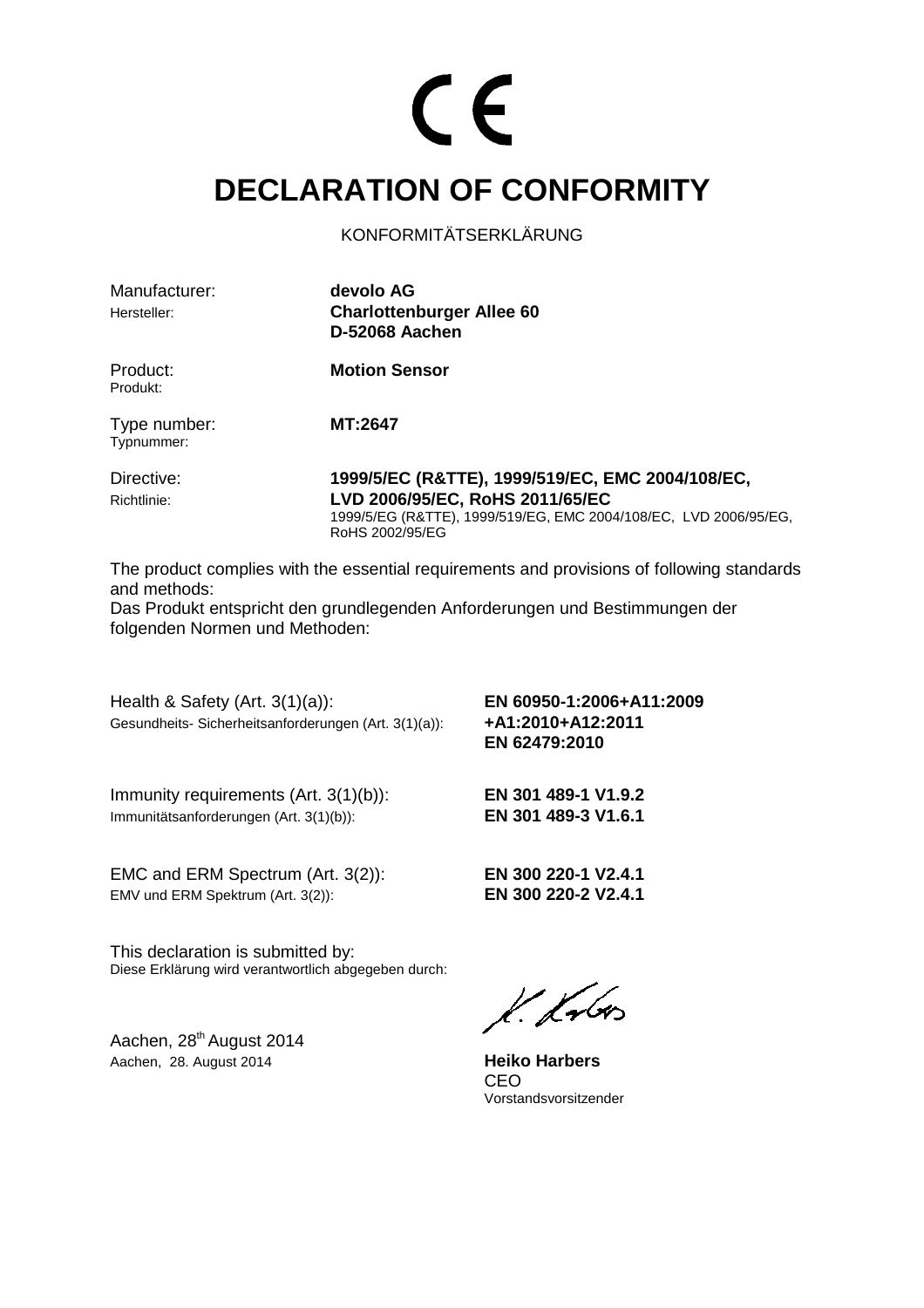#### **DECLARACIÓN DE CONFORMIDAD**

DECLARATION OF CONFORMITY

| Fabricante:<br>Manufacturer:       | devolo AG<br><b>Charlottenburger Allee 60</b><br>D-52068 Aquisgrán                  |
|------------------------------------|-------------------------------------------------------------------------------------|
| Producto:<br>Product:              | <b>Motion Sensor</b>                                                                |
| Número del modelo:<br>Type number: | MT:2647                                                                             |
| Directiva:<br>Directive:           | 1999/5/EC (R&TTE), 1999/519/EC, EMC 2004/108/EC,<br>LVD 2006/95/EC, RoHS 2011/65/EC |

Este producto cumple los requisitos fundamentales y las instrucciones de normas y métodos siguientes:

The product complies with the essential requirements and provisions of following standards and methods:

Requisitos de salud y seguridad (Art. 3(1)(a)): **EN 60950-1:2006+A11:2009**  Health & Safety (Art. 3(1)(a)): **+A1:2010+A12:2011** 

Requisitos de inmunidad (Art. 3(1)(b)): **EN 301 489-1 V1.9.2**  Immunity requirements (Art. 3(1)(b)): **EN 301 489-3 V1.6.1** 

CEM y espectro electromagnetic (Art. 3(2)): **EN 300 220-1 V2.4.1**  EMC and ERM Spectrum (Art. 3(2)): **EN 300 220-2 V2.4.1** 

**EN 62479:2010**

Esta declaración es firmada por: This declaration is submitted by:

Aquisgrán, el 28 de Agosto 2014 Aachen, 28th August 2014 **Heiko Harbers**

k. fr6

Presidente de Dirección<br>CEO <u>CEO de la contrada de la contrada de la contrada de la contrada de la contrada de la contrada de la con</u>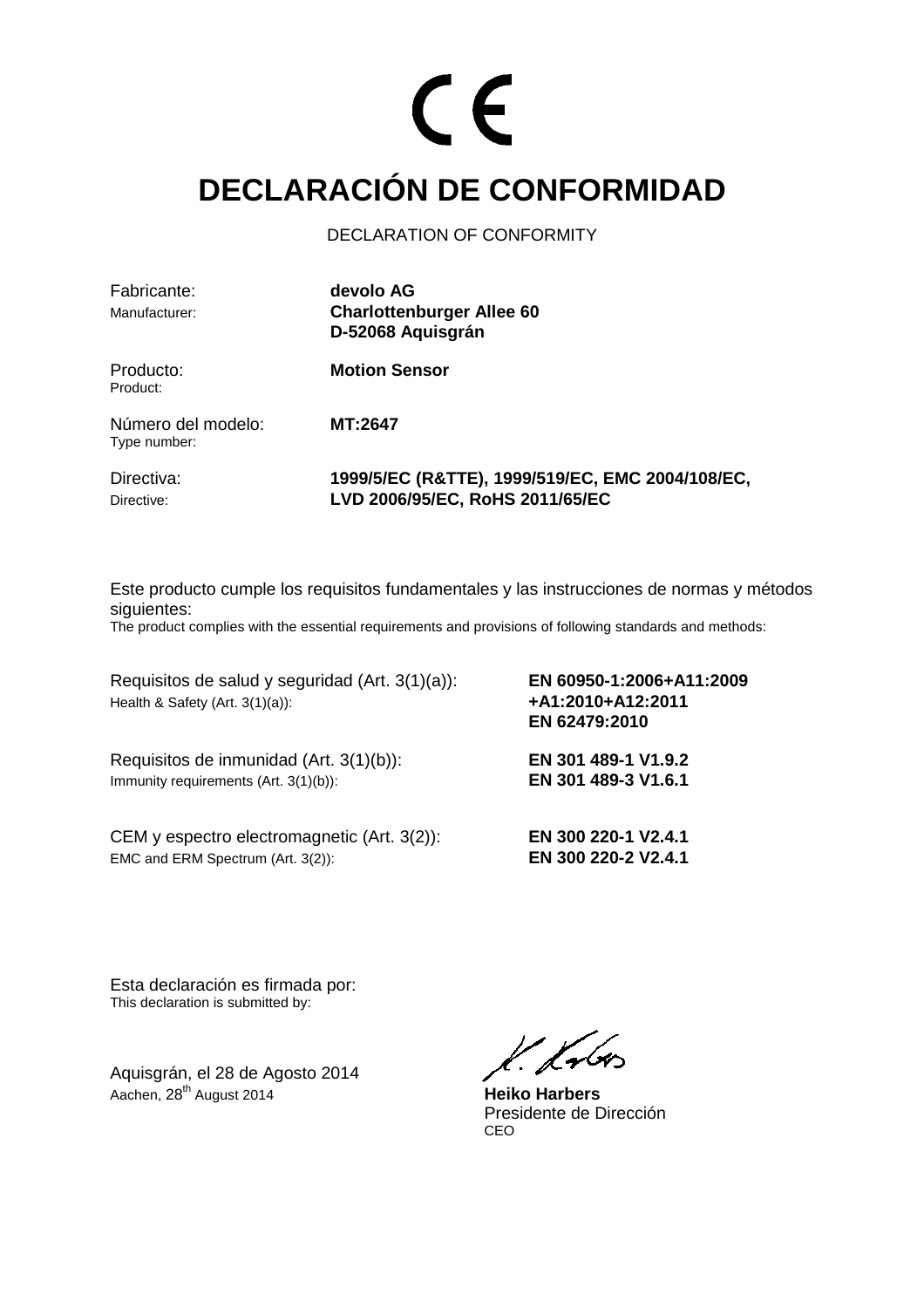### **DÉCLARATION DE CONFORMITÉ**

DECLARATION OF CONFORMITY

| Fabricant:<br>Manufacturer:       | devolo AG<br><b>Charlottenburger Allee 60</b><br>D-52068 Aix-la-Chapelle            |
|-----------------------------------|-------------------------------------------------------------------------------------|
| Produit:<br>Product:              | <b>Motion Sensor</b>                                                                |
| Numéro du modèle:<br>Type number: | MT:2647                                                                             |
| Directive:<br>Directive:          | 1999/5/EC (R&TTE), 1999/519/EC, EMC 2004/108/EC,<br>LVD 2006/95/EC, RoHS 2011/65/EC |

Le produit satisfait aux exigences et instructions des normes et methodes suivantes : The product complies with the essential requirements and provisions of following standards and methods:

Exigences de santé et de scurité (Art. 3(1)(a)): **EN 60950-1:2006+A11:2009**  Health & Safety (Art. 3(1)(a)): **+A1:2010+A12:2011** 

Exigences d'immunité (Art. 3(1)(b)): **EN 301 489-1 V1.9.2**  Immunity requirements (Art. 3(1)(b)): **EN 301 489-3 V1.6.1** 

CEM et spectre radioélectrique (ERM) (Art. 3(2)): **EN 300 220-1 V2.4.1** EMC and ERM Spectrum (Art. 3(2)): **EN 300 220-2 V2.4.1** 

 **EN 62479:2010** 

La déclaration est signée par: This declaration is submitted by:

Aix-la-Chapelle, le 28 Août 2014 Aachen, 28<sup>th</sup> August 2014 **Heiko Harbers** 

 $k.$  from

 Président du directoire <u>CEO de la contrada de la contrada de la contrada de la contrada de la contrada de la contrada de la con</u>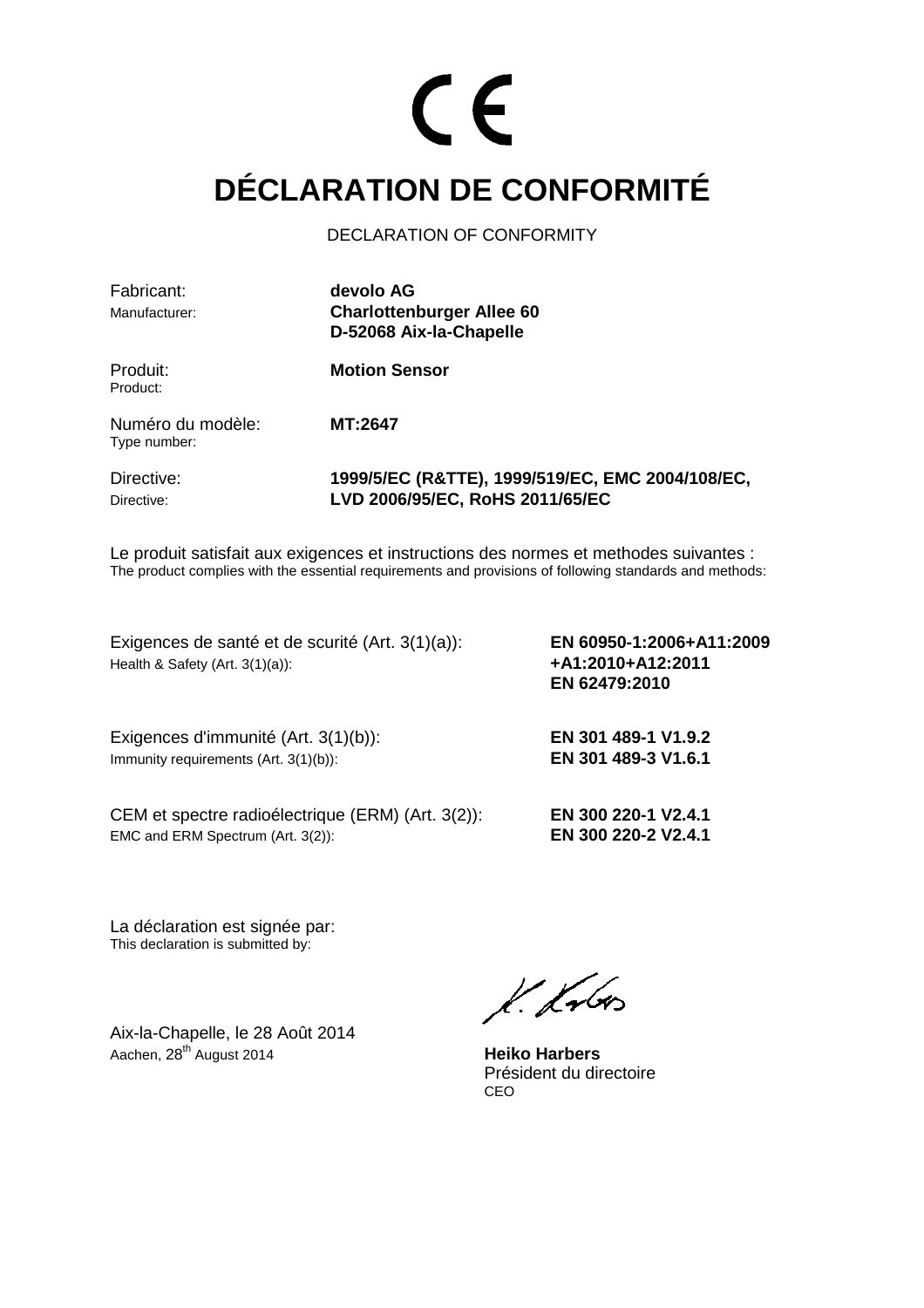#### **DICHIARAZIONE DI CONFORMITÀ**

DECLARATION OF CONFORMITY

| Fabbricante:<br>Manufacturer:   | devolo AG<br><b>Charlottenburger Allee 60</b><br>D-52068 Aquisgrana                 |
|---------------------------------|-------------------------------------------------------------------------------------|
| Prodotto:<br>Product:           | <b>Motion Sensor</b>                                                                |
| Numero di tipo:<br>Type number: | MT:2647                                                                             |
| Direttiva:<br>Directive:        | 1999/5/EC (R&TTE), 1999/519/EC, EMC 2004/108/EC,<br>LVD 2006/95/EC, RoHS 2011/65/EC |

Questo prodotto soddisfa i requisiti fondamentali e le disposizioni delle seguenti norme e dei seguenti metodi:

The product complies with the essential requirements and provisions of following standards and methods:

Requisiti per la salute e la sicurezza (Art. 3(1)(a)): **EN 60950-1:2006+A11:2009**  Health & Safety (Art. 3(1)(a)): **+A1:2010+A12:2011** 

Requisiti di immunità (Art. 3(1)(b)): **EN 301 489-1 V1.9.2**  Immunity requirements (Art. 3(1)(b)): **EN 301 489-3 V1.6.1** 

CEM e spettro ERM (Art. 3(2)): **EN 300 220-1 V2.4.1** EMC and ERM Spectrum (Art. 3(2)): **EN 300 220-2 V2.4.1** 

**EN 62479:2010** 

La presente dichiarazione è stata emessa da: This declaration is submitted by:

Aquisgrana, il 28 Agostos 2014 Aachen, 28th August 2014 **Heiko Harbers**

 $k.$  from

 Presidente <u>CEO de la contrada de la contrada de la contrada de la contrada de la contrada de la contrada de la con</u>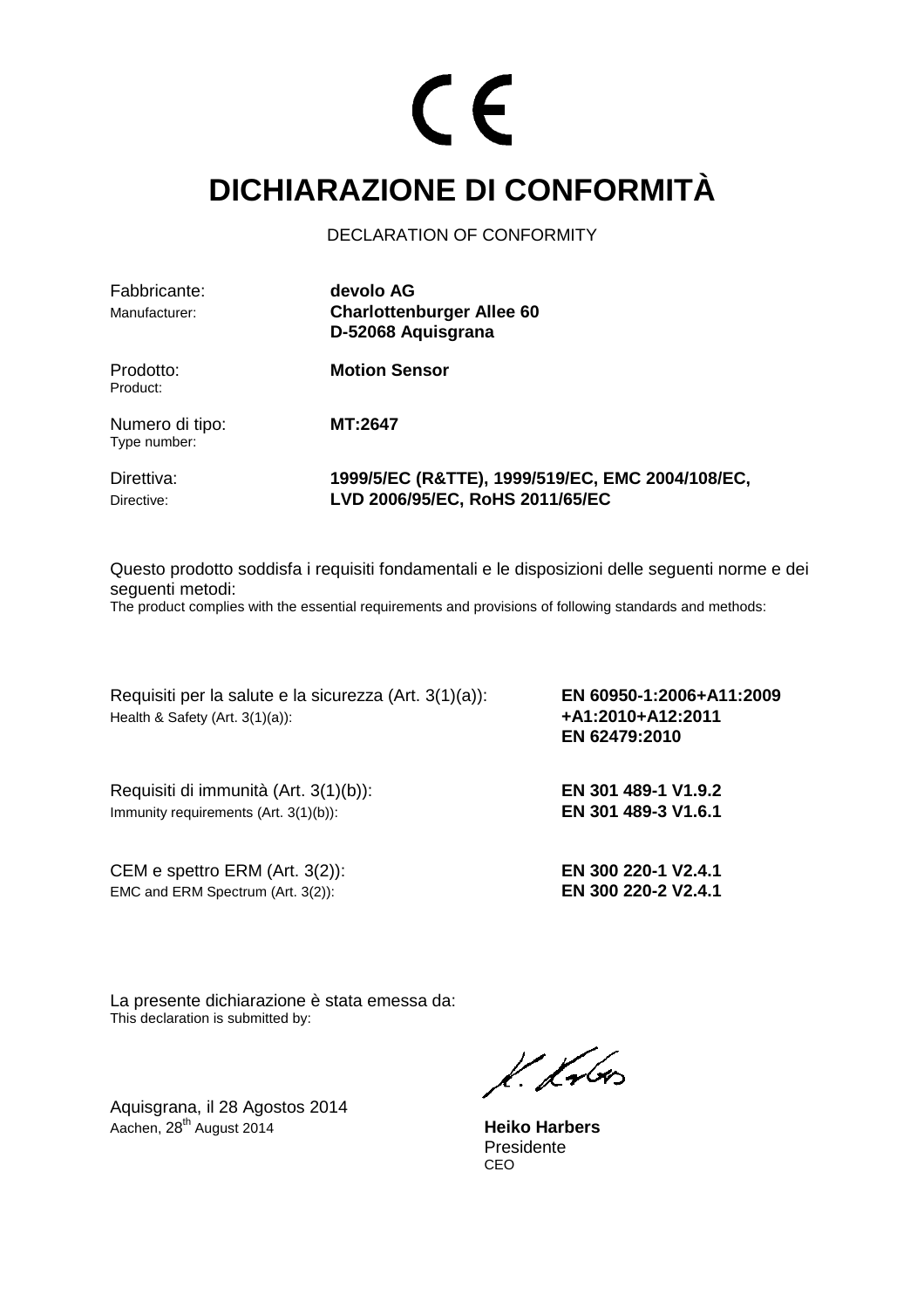#### **CONFORMITEITSVERKLARING**

DECLARATION OF CONFORMITY

| Producent:                  | devolo AG                                                                           |
|-----------------------------|-------------------------------------------------------------------------------------|
| Manufacturer:               | <b>Charlottenburger Allee 60</b>                                                    |
|                             | <b>D-52068 Aken</b>                                                                 |
| Product:<br>Product:        | <b>Motion Sensor</b>                                                                |
| Typenummer:<br>Type number: | <b>MT:2647</b>                                                                      |
| Richtlijn:<br>Directive:    | 1999/5/EC (R&TTE), 1999/519/EC, EMC 2004/108/EC,<br>LVD 2006/95/EC, RoHS 2011/65/EC |

Dit product voldoet aan de fundamentele eisen en bepalingen van de volgende normen en methoden:

The product complies with the essential requirements and provisions of following standards and methods:

Gezondheids- en veiligheidsnormen (Art. 3(1)(a)): **EN 60950-1:2006+A11:2009**  Health & Safety (Art. 3(1)(a)): **+A1:2010+A12:2011** 

Immuniteitsnormen (Art. 3(1)(b)): **EN 301 489-1 V1.9.2**  Immunity requirements (Art. 3(1)(b)): **EN 301 489-3 V1.6.1** 

EMC EN ERM Spectrum (Art. 3(2)): **EN 300 220-1 V2.4.1** EMC and ERM Spectrum (Art. 3(2)): **EN 300 220-2 V2.4.1** 

 **EN 62479:2010** 

De verklaring is ondertekend door: This declaration is submitted by:

Aken, 28. Augustus 2014 Aachen, 28<sup>th</sup> August 2014 **Heiko Harbers** 

 $k$ krbos

Directeur<br>CEO <u>CEO de la contrada de la contrada de la contrada de la contrada de la contrada de la contrada de la con</u>